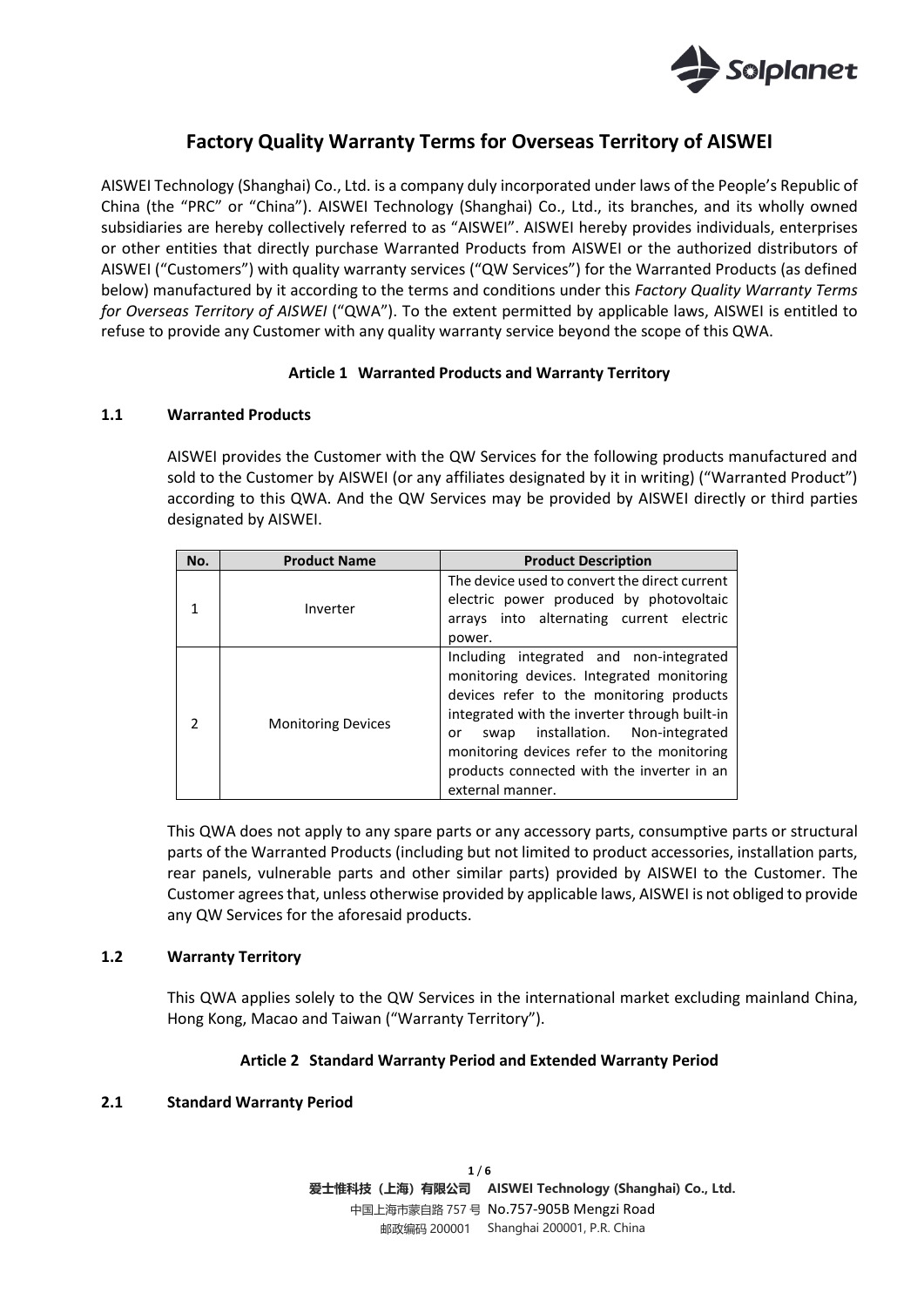

2.1.1 The Warranted Products shall be subject to the following standard warranty period ("Warranty Period") respectively, unless otherwise agreed in the related purchase contract regarding the Warranted Product between AISWEI and the Customer:

| No. | <b>Product Name</b>               | <b>Standard Warranty Period</b> |
|-----|-----------------------------------|---------------------------------|
|     | Inverter                          | 5 Years                         |
|     | Integrated Monitoring Devices     | 5 Years                         |
|     | Non-integrated Monitoring Devices | 2 Years                         |

The Standard Warranty Period shall commence from the earlier of the following: (1) the date when the first installation of the Warranted Products is completed; (2) 6 months after the shipment dispatch date from AISWEI.

2.1.2 For the Warranted Products out of the Warranty Period, AISWEI is willing to provide the Customer with lifelong consulting services (only via telephone, e-mail or by other means as designated by AISWEI in writing) free of charge. If the Customer requests AISWEI to provide other quality warranty services for the Warranted Products out of the Warranty Period, AISWEI is entitled to charge with the Customer for service fees according to the specific services. The standard of the aforesaid service fees shall be subject to the written provisions of AISWEI. The specific information is available from the sales personnel of AISWEI.

### **2.2 Extended Warranty Period**

- 2.2.1 For the Inverter Product, the Customer may inquire AISWEI to purchase the extended QW Services for the time period after expiry of original Warranty Period("Extended Warranty").
- 2.2.2 The Customer may, at its own discretion, purchase the Extended Warranty from AISWEI according to the following period:
	- $(1)$  5 years,
	- (2) 10 years, or
	- (3) 15 years.

The purchase conditions, specific price list and relevant service scope of the Extended Warranty shall be subject to the written provisions of AISWEI. The specific information is available from the sales personnel of AISWEI.

- 2.2.3 The Extended Warranty shall be solely bound to the Customer and the exact inverter, i.e. the Extended Warranty only applies to the exact one inverter of the exact one Customer. If the Customer intends that more than one user or more than one inverter may simultaneously enjoy the Extended Warranty, the Customer shall purchase additional Extended Warranty from AISWEI.
- 2.2.4 Once purchased, without the written consent of AISWEI, the Extended Warranty shall not be transferred to any other third party or be applied to any other product not bound to the Extended Warranty.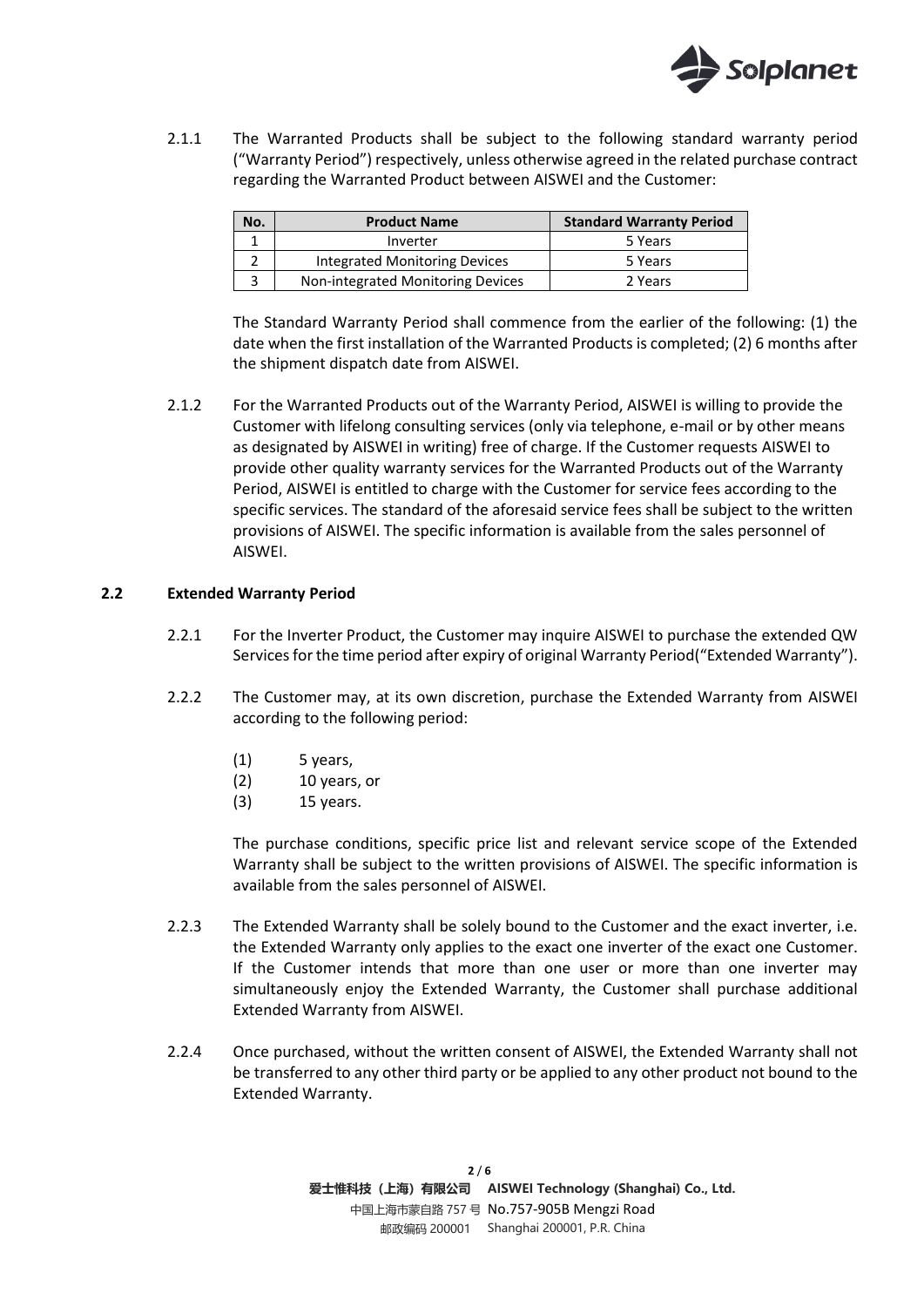

## **Article 3 Warranty Conditions**

### **3.1 General Warranty Conditions**

AISWEI will provide the Customer with the QW Services under this QWA only after all the following conditions are met:

- (1) The Warranted Product has a Defect ("Defective Product"), which is not caused by any of the circumstances listed under Article 3.2 of this QWA;
- (2) The Warranted Product is within the Warranty Period;
- (3) The type plate of the Defective Product shall be legible, complete and identifiable;
- (4) The Customer does not have any failure in payment of outstanding payables or return of the Defective Product (if the Customer fails to fully pay any due payables or fails to return the Defective Product according to the requirement of AISWEI, to the extent permitted by applicable laws, AISWEI is entitled to reject the quality warranty requests raised by the Customer); and
- (5) The Customer can provide the valid purchase invoice or voucher.

To avoid any doubt, the "Defect" mentioned herein shall refer to any status that the Warranted Product fails to operate normally, perform the expected functions as agreed by AISWEI and the Customer in writing or achieve the expected goals as agreed by AISWEI and the Customer in writing during its normal use due to its own quality issues (including but not limited to technical Defects or material issues). However, the Defect as defined above does not include the following circumstances: (1) Normal wear and consumption of the Warranted Product;

- (2) Appearance defects (including but not limited to scratches, corrosion, rust) that do not affect the normal operation, function and effect of the Warranted Product;
- (3) Wear and consumption of accessory parts, consumptive parts and vulnerable parts of the Warranted Product (including but not limited to fuses, lightning protection modules, and rear panels).

### **3.2 Non-application of QW Services**

If the Defect of the Warranted Product is caused by one or more of the following circumstances, AISWEI is entitled to reject to provide the Customer with the QW Services:

(1) The Customer fails to comply with the specifications of the installation manual or the instruction manual or other documents of the Warranted Product, or the provisions of national laws and regulations, or national or industry standards (including mandatory standards and recommended standards) to debug, operate, use (including the use through grid connection), store, maintain, upgrade and make other operations on the Warranted Product, including but not limited to the use and storage of the Warranted Product that do not comply with the working environment requirements of the relevant specifications, provisions or standards (such as installation spacing, ventilation conditions, etc.);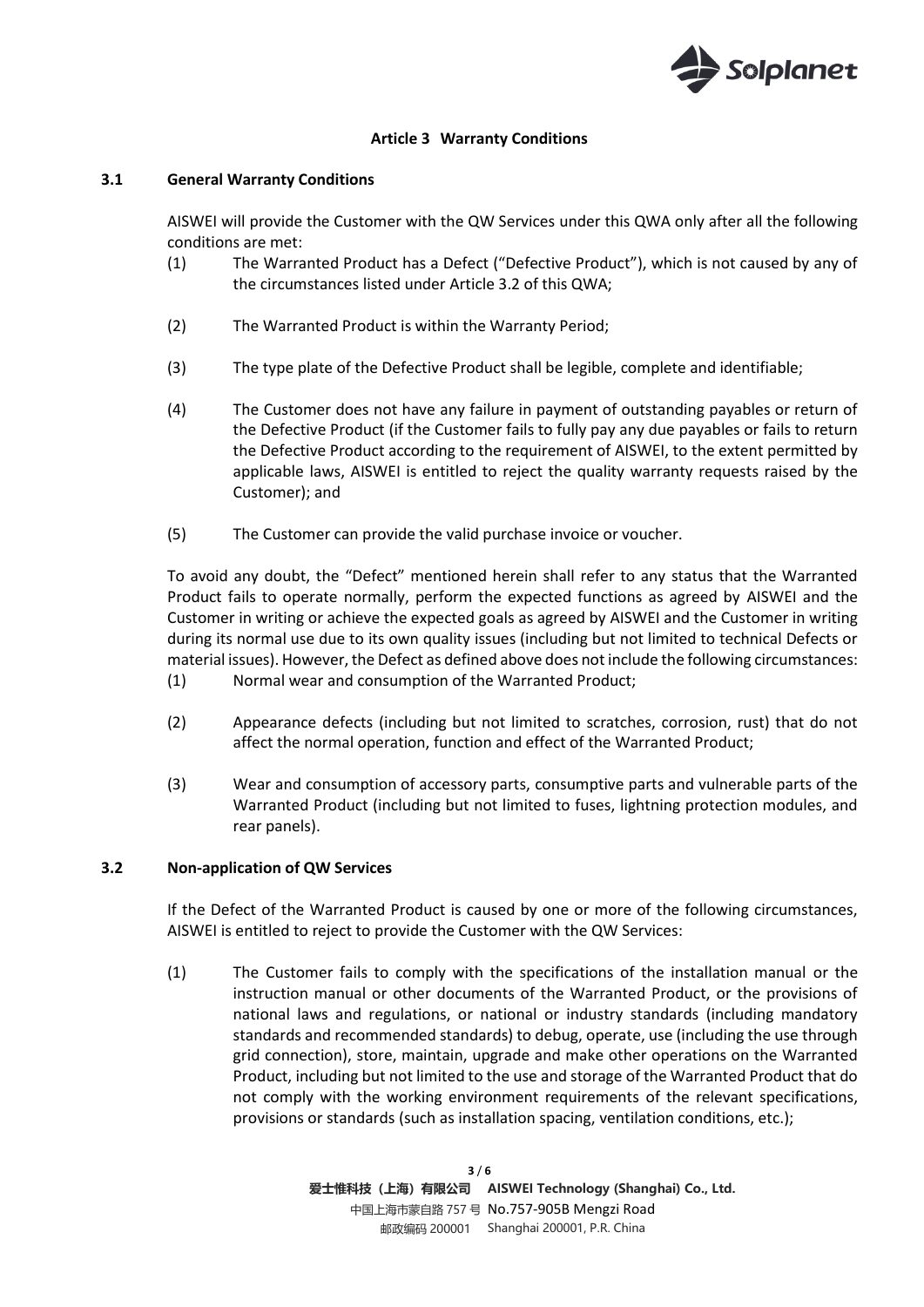

- (2) Without prior explicit, specific, and written consent of AISWEI, the Customer modifies, changes the design, replaces parts, repairs, upgrades or makes other operations on the Warranted Products;
- (3) The failure or defect of the operating system where the Warranted Product is located (including but not limited to the power station system) not attributable to the Warranted Product or incompatibility between such system and the Warranted Product;
- (4) Unsafe power grid environment or chemical environment or other circumstances with similar nature;
- (5) Improper transportation and packaging of the Warranted Product that shall not be attributable to AISWEI;
- (6) Force majeure.

## **Article 4 QW Services**

- 4.1 For the Defective Product, AISWEI will, according to the actual circumstance, provide one or more of the following QW Services at its own discretion:
	- (1) Remote services (i.e. providing the Customer with consulting or guiding services via telephone, email or by other means as designated by AISWEI in writing);
	- (2) Returning the Defective Product to the factory designated by AISWEI for repair;
	- (3) On-site services (i.e. providing the Customer with on-site services of consulting, guiding or repair);
	- (4) Replacing the Defective Product with the product of equivalent value, including the refurbished product ("Product for Replacement") according to the product type and the elapsed using period of the Defective Product.
- 4.2 For the Defective Product within the Standard Warranty Period, AISWEI will provide the Customer with the QW Services under Article 4.1 free of charge, unless otherwise provided in this QWA. The costs of the QW Services, including costs for spare parts and materials and costs for shipment of the Defective Product and the Product for Replacement as provided herein ("QW Service Costs"), shall be assumed by AISWEI. However, unless otherwise provided in this QWA, the QW Service Costs do not include any taxes, customs and duties, travel and accommodation costs for AISWEI's personnel (including the personnel of any third parties designated by AISWEI in writing) under on-site services.

Notwithstanding the above, for the Warranty Territory of Australia, European Union and India (excluding their associated islands and overseas territories), the taxes, customs and duties, travel and accommodation costs for AISWEI's personnel (including the personnel of any third parties designated by AISWEI in writing) under on-site services shall be included in the QW Service Costs and assumed by AISWEI.

4.3 For the Defective Product within the Extended Warranty Period, only the costs for spare parts and materials or the Product for Replacement shall be assumed by AISWEI. AISWEI will not cover the shipment and transport costs and any other costs.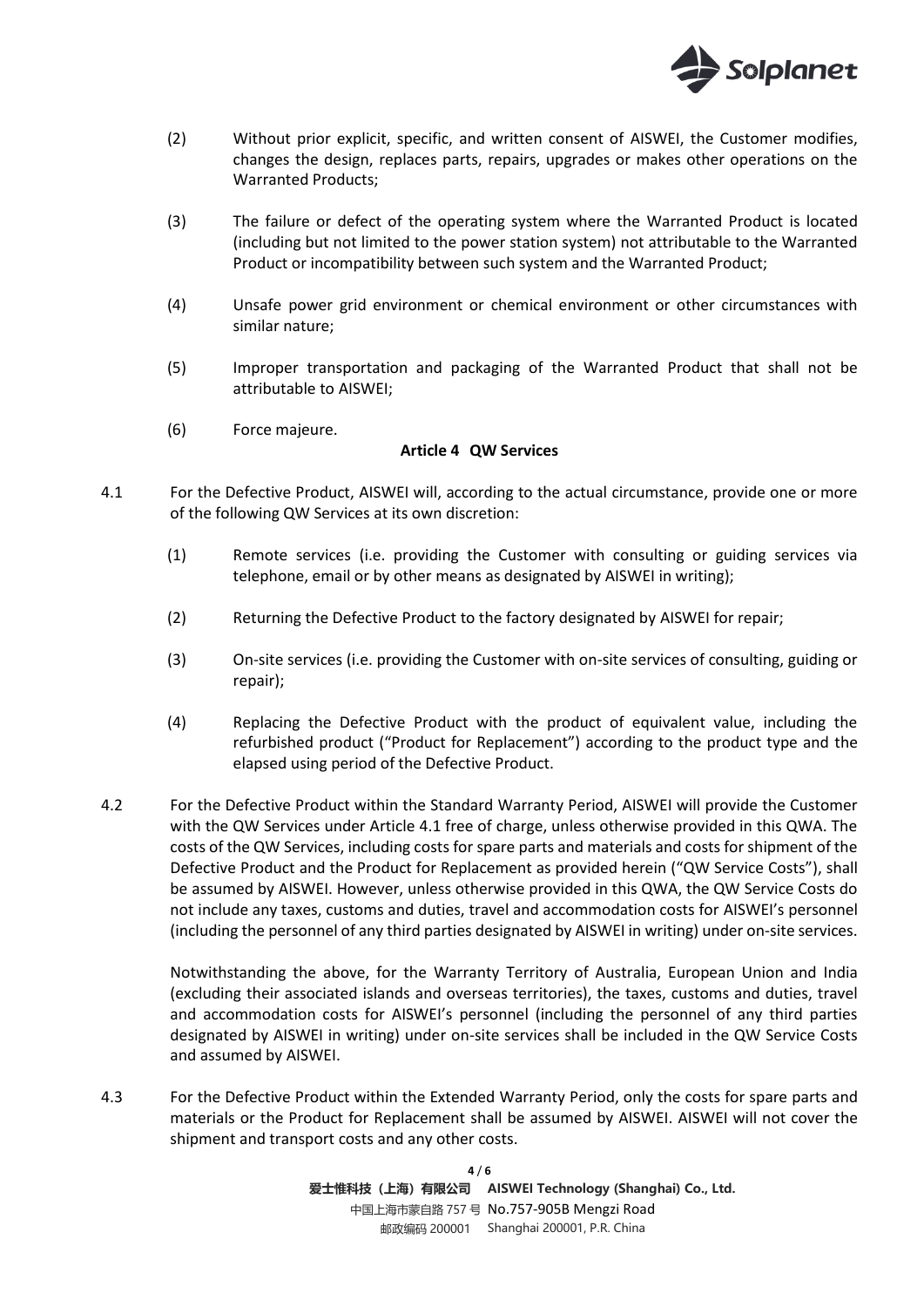

- 4.4 For the QW Services under Items (2) and (4) of Article 4.1, the Customer shall return the Defective Product back to the factory designated by AISWEI in an appropriate manner within the period as required by AISWEI in writing. Before receiving the Defective Product and confirming that the Defective Product is not damaged during the transportation, AISWEI is entitled to reject to provide corresponding QW Services. Particularly, if AISWEI delivers the Product for Replacement to the Customer before the Customer returns the Defective Product back to the factory designated by AISWEI in writing, the Customer shall return the Defective Product back to the factory designated by AISWEI within three (3) weeks upon the Customer's receipt of the Product for Replacement or other period designated in writing by AISWEI, otherwise, the Customer shall be deemed as having consented to purchase the Product for Replacement based on its market price and shall make the payment in accordance with the payment notice then issued by AISWEI.
- 4.5 For the QW Services under Item (4) of Article 4.1, upon AISWEI's receipt of the Defective Product, the ownership of the Defective Product shall be transferred to AISWEI, and the ownership of the Product for Replacement shall be transferred to the Customer (if the Customer receives the Product for Replacement).
- 4.6 AISWEI shall deliver the repaired Defective Product or the Product for Replacement to the place within the Warranty Territory as agreed by AISWEI and the Customer in writing ("Delivery Place") at its own cost.
- 4.7 The Customer is only entitled to raise relevant quality warranty requests within the scope of the QW Services under Article 4 ("Quality Warranty Request"). To the extent permitted by applicable laws, AISWEI is entitled to reject any other quality warranty requests or claims (such as any losses caused by defects of the Warranted Products) raised by Customer.

### **Article 5 Quality Warranty Procedures**

### **5.1 Quality Warranty Request**

- 5.1.1 If any Defect of the Warranted Product occurs within the Warranty Period, the Customer shall, within thirty (30) days upon occurrence of the Defect, submit the written Defect notice and relevant information as well as written evidencing documents in the manner designated by AISWEI in writing (including but not limited to through the service line of AISWEI). The aforesaid information and written evidencing documents shall include without limitation to:
	- (1) Type and serial number of the Defective Product;
	- (2) Information of the Defect and the configuration of the power station;
	- (3) Any and all the agreements, invoices and quality warranty vouchers related to the Defective Product; and
	- (4) Other information and/or documents as required by AISWEI in writing.
- 5.1.2 Before all the information and documents under Article 5.1.1 are fully submitted, AISWEI is entitled to reject to provide the Customer with any QW Services.